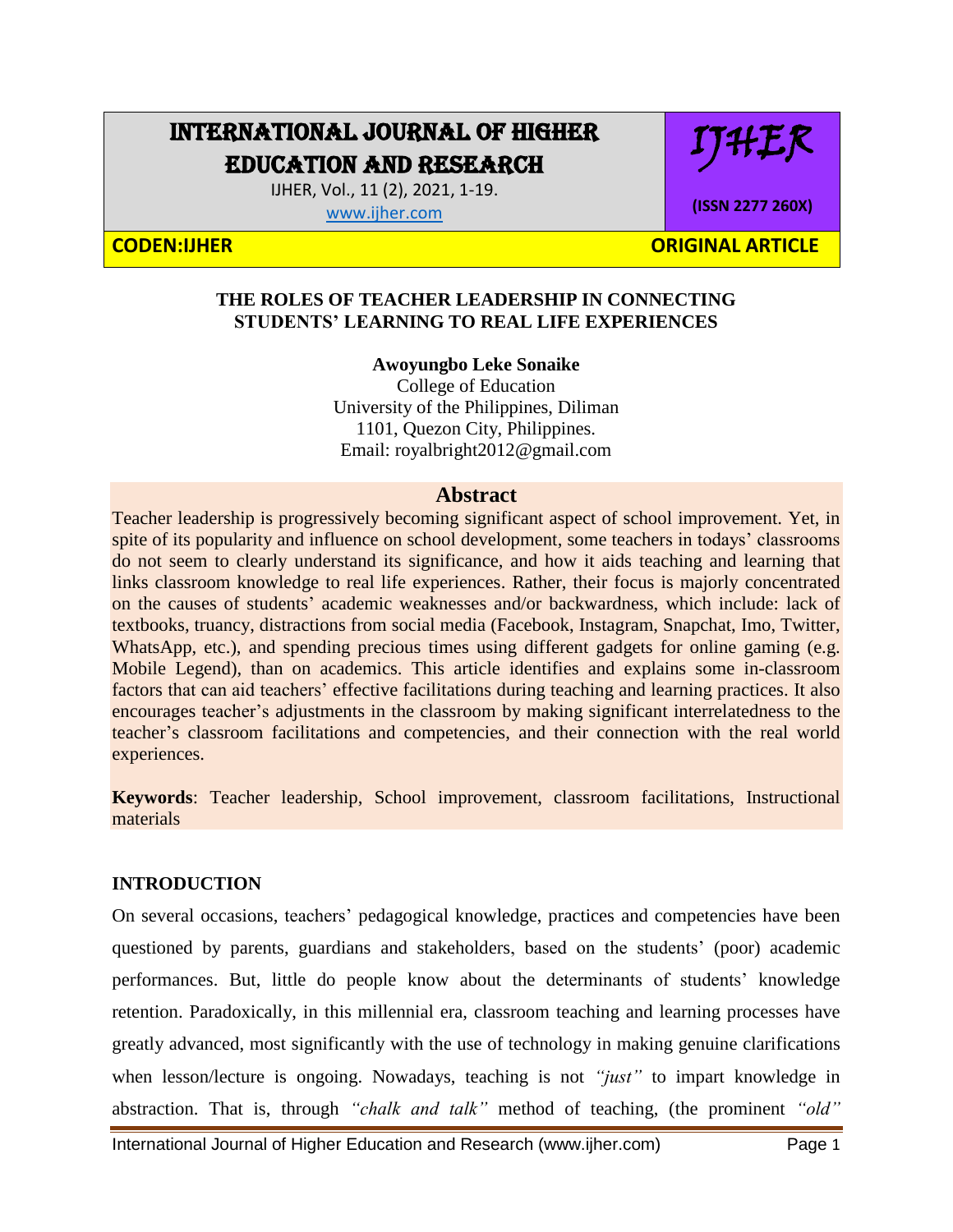traditional method of teaching), when teaching was basically  $- (1)$  Teacher centered with long lectures; (2) Sequential learning with no or limited use of technology, and; (3) Focusing on students' individualistic learning with few assessments and delayed feedbacks. Rather, numerous active and/or innovative teaching and learning methods have been developed to enhance students' learning. In retrospect, *"teacher leadership"* was seen as *"optional"* (that is, teacher leaders were perceived as being followers rather than being agents of change), and yet, teacher leadership remained a prominent way to monitor and evaluate students' academic performances. Meanwhile, nowadays, in global context, teacher leadership is no longer perceived as optional. It is very consequential to classroom teaching and learning processes and, greatly appreciable in a number of ways, such as: students' achievement, teacher collaborative learning and retention, school culture, teacher motivation and/or rewarding teachers with Professional Based Bonus (PBB) – (the Measurement of Teachers' professional Performances) and overall school improvements. It has therefore become very important to elucidate how *"teacher leadership"* enhances classroom facilitations, improves students' knowledge retention capacity and also assists the students to link the concepts learnt in the classrooms to real world experiences.

#### **DEFINITION OF TEACHER LEADERSHIP**

According to (Akert & Martin, 2012), over the past few years, teacher leadership has become a popular concept of educational reform. Its culture entails that teachers engage in professional dialogue with colleagues, share ideas, knowledge, and techniques, participate in collaborative problem-solving around classroom issues, hone provocative lessons in teams, exhibit passionate professionalism and enjoy extensive opportunities for collegial professional dialogue (Ghamrawi, 2010). A recent model of leadership is one in which teachers, both as learners and teachers, contribute to the policies, vision and mission of school and take the initiative in and outside of the classroom to improve educational practices (Katzenmeyer & Moller, 2009). In reality, teacher leadership is a very composite concept to define. It demands teachers' commitments, collaborations and excellent mastery of various aspects of school activities to achieve success. Undoubtedly, scholars across the globe have conducted many researches on the concept of *"teacher leadership"* from varying perspectives, and have also established numerous facts accordingly. For instance, Harris, A. & Muijs, D. (2005) state that the primary focus of teacher leadership is to develop a high-quality teaching and learning environment in school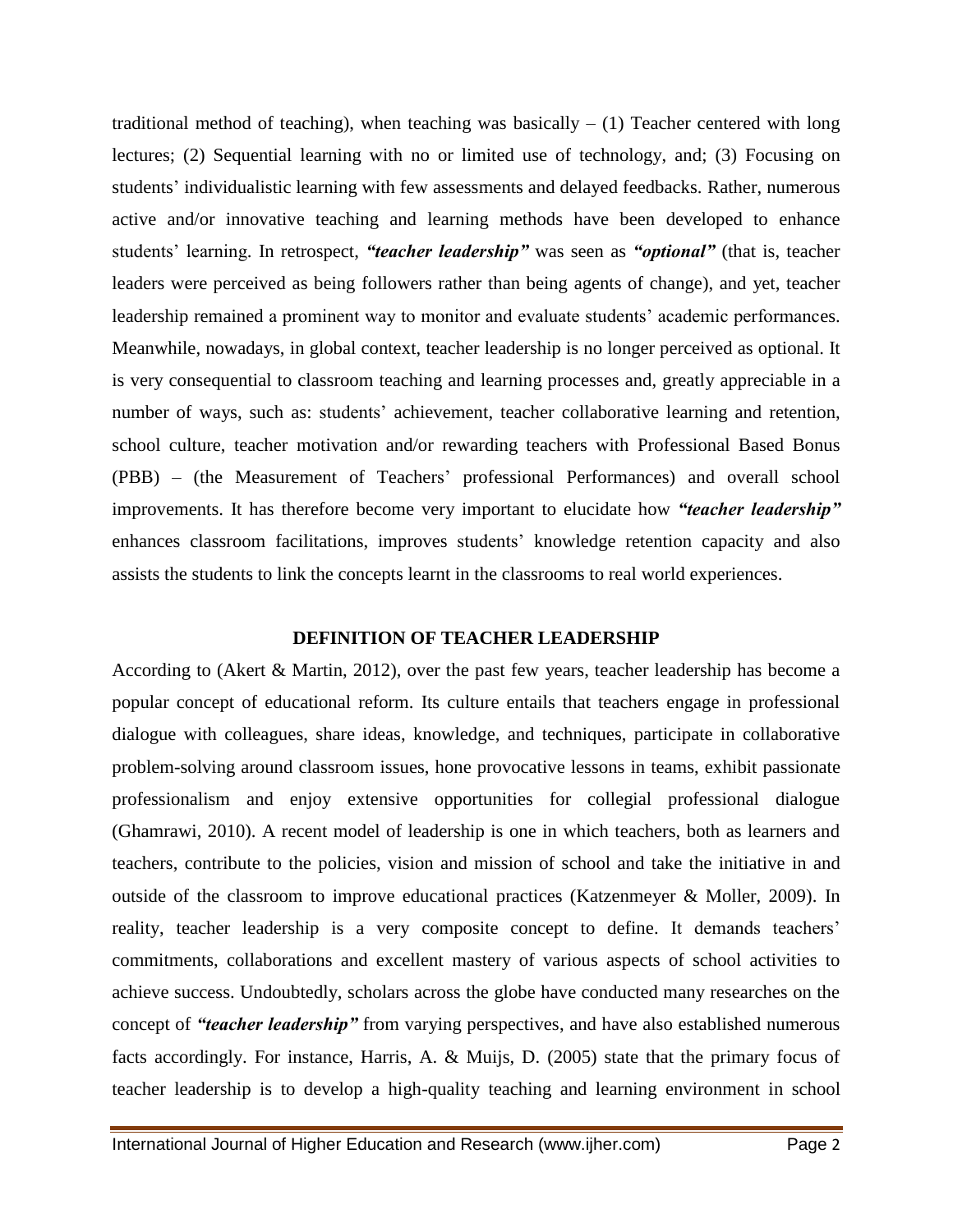settings. That is, the teacher leadership's views on school community's development are highly subjective to the school potential capacity in terms of sufficient material resources provisions, school preparedness, and availability of professionally trained teachers who are self-motivated and greatly inspired to bring innovations into the school environment. It therefore requires that, both the teachers and school administrators should independently possess the necessary leadership skills which are essentially supportive to school development. A successful teacher leadership model would be the one that provides the teachers with professional support and material resources to make appropriate clarity during teaching and learning processes. Katzenmeyer & Moller, (2009) define teacher leadership as teachers leading in-and-outside their classrooms, their contributions to a community of learners and positive influence on improving educational practices. This expresses that, teacher's volition is earnestly, and directly having influence on the majority of activities that occur within school environments. To simply put, the teachers' efforts on: school improvements, students' academic achievements and the students' moral uprightness cannot be underestimated. York-Barr and Duke (2004) state that teacher leadership reflects the notion that teacher's knowledge, skills and expertise can effectively be used to increase school improvement and student learning. It is assumed that, the professional knowledge of teacher greatly determines both the school developments and students' academic achievements. Teachers are the important drivers of school success. Through teacher's classroom facilitation and students' active participation in lessons, teachers do carefully determine the potential capabilities of individual students based on regular assigned tasks and tend to assist the students wherever necessary. According to Childs-Bowen et al. (2000), teacher leaders are perceived as potential sources of knowledge that ensure students' success in schools, where teacher leadership is supported. This is to ascertain that, whenever teachers are provided with the overarching opportunities to render their teaching services professionally, there is a guaranteed success on the students' academic performances and the overall school improvement, with adequate supervision. However, the teacher leadership's responsibilities do not only focus on students' academic performances and school improvements, but also extend to their colleagues (fellow teachers) through knowledge sharing, interpersonal communication and character developments. Teacher leaders can help their colleagues to design, implement and evaluate teaching practices effectively (Harrison & Killion, 2007). This would further help to increase the capacity of a school to improve students' learning and achievement (Harris & Lambert, 2003).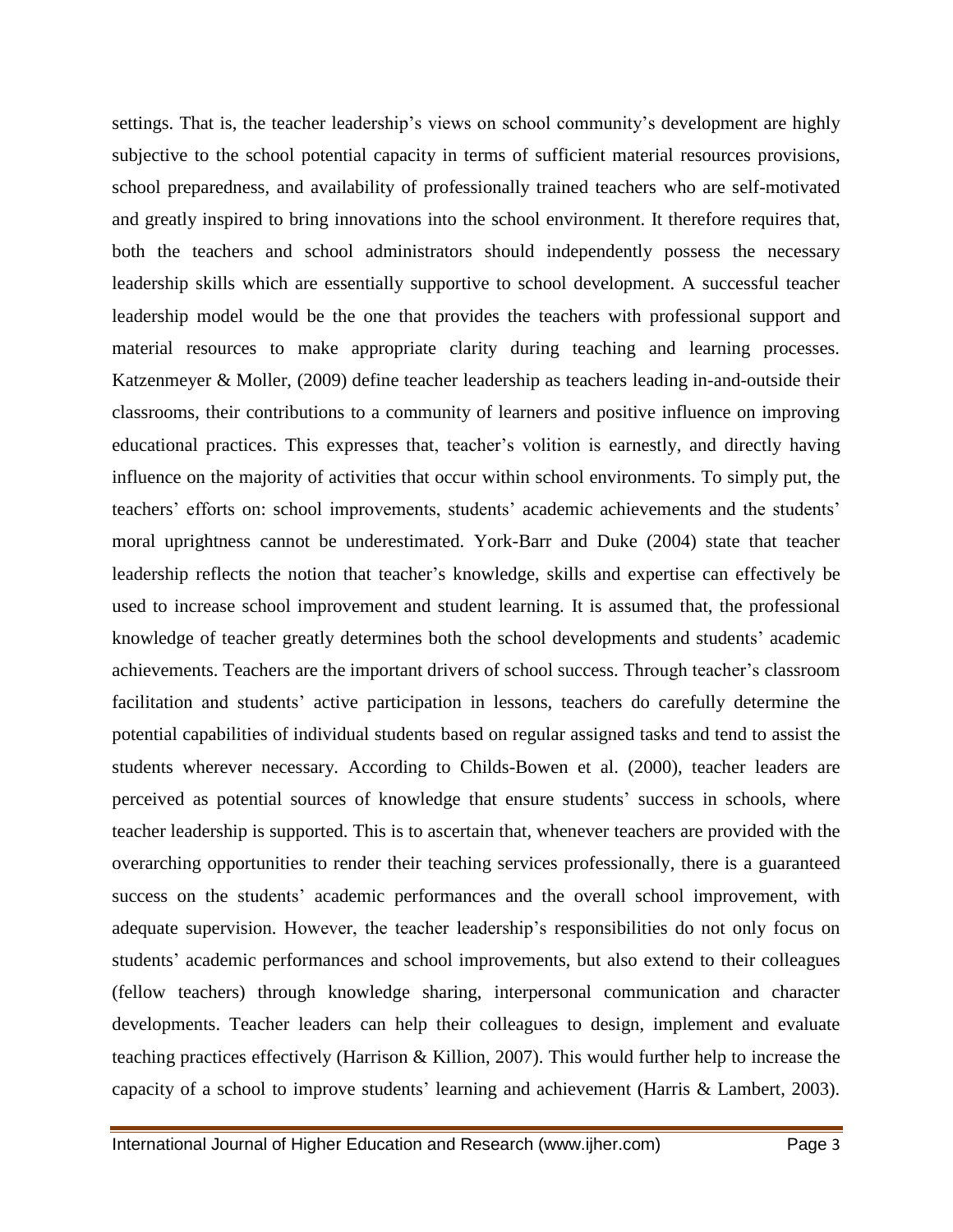Teacher leaders are expected to design innovative classroom practices that best serve the diverse learning of needs of students (Katzenmeyer & Moller, 2009). As asserted by Gronn (2000), school improvement depends heavily on teacher leaders who continuously improve their teaching skills and enlarge their professional knowledge. Also, Harris and Muijs (2003) summarized teacher leadership as follows: (*1*) the leadership of other teachers through coaching, mentoring and leading working groups, (*2*) the leadership of developmental tasks that are central to improved learning and teaching and (*3*) the leadership of pedagogy through the development and modelling of effective forms of teaching. All these simply explain that, in a school setting, teacher leadership involves actively playing roles, such as – motivational, inspirational and transformational teacher leaders. Thus, encouraging and promoting teaching and learning processes through good interpersonal relationships, effective teaching strategies and professional ethical conducts. Similarly, Little (2000) expressed that teacher leaders may also efficiently operate in evaluating and praising student learning and success. That is, the sustainability of teacher leaders is embedded in the teachers' proficient classroom facilitation, continual improvement of students' active participation in lessons and the overall assessment of the intellectual capability of individual students, through the teacher's effective collaboration.

#### **SCHOOL IMPROVEMENT**

It has been said by Harris & Muijs, (2006) that, successful school improvement is dependent upon the ability of individual school to manage change and development. This further rests on the ability of individual school to independently initiate, coordinate and manage change as well as fostering its development. Meanwhile, achieving the desired school improvement requires that both the school administrators and teachers should structure a unique interactive system that could develop and promote learning. In fact, it could be emphasized that, school improvement and students' achievements are greatly dependent on the teachers' professional practices, availability and efficient use of instructional materials, willingness of the students to learning and the collaborative students'/teacher's interactive system. These, therefore, necessitate building the capacity for change and development within the school as an organization (Harris & Muijs, 2006). According to Mitchell & Sackney (2000), in their studies of school improvement, they explained that where individuals feel confident in their own capacity, in the capacity of their colleagues and in the capacity of the school to promote professional development, school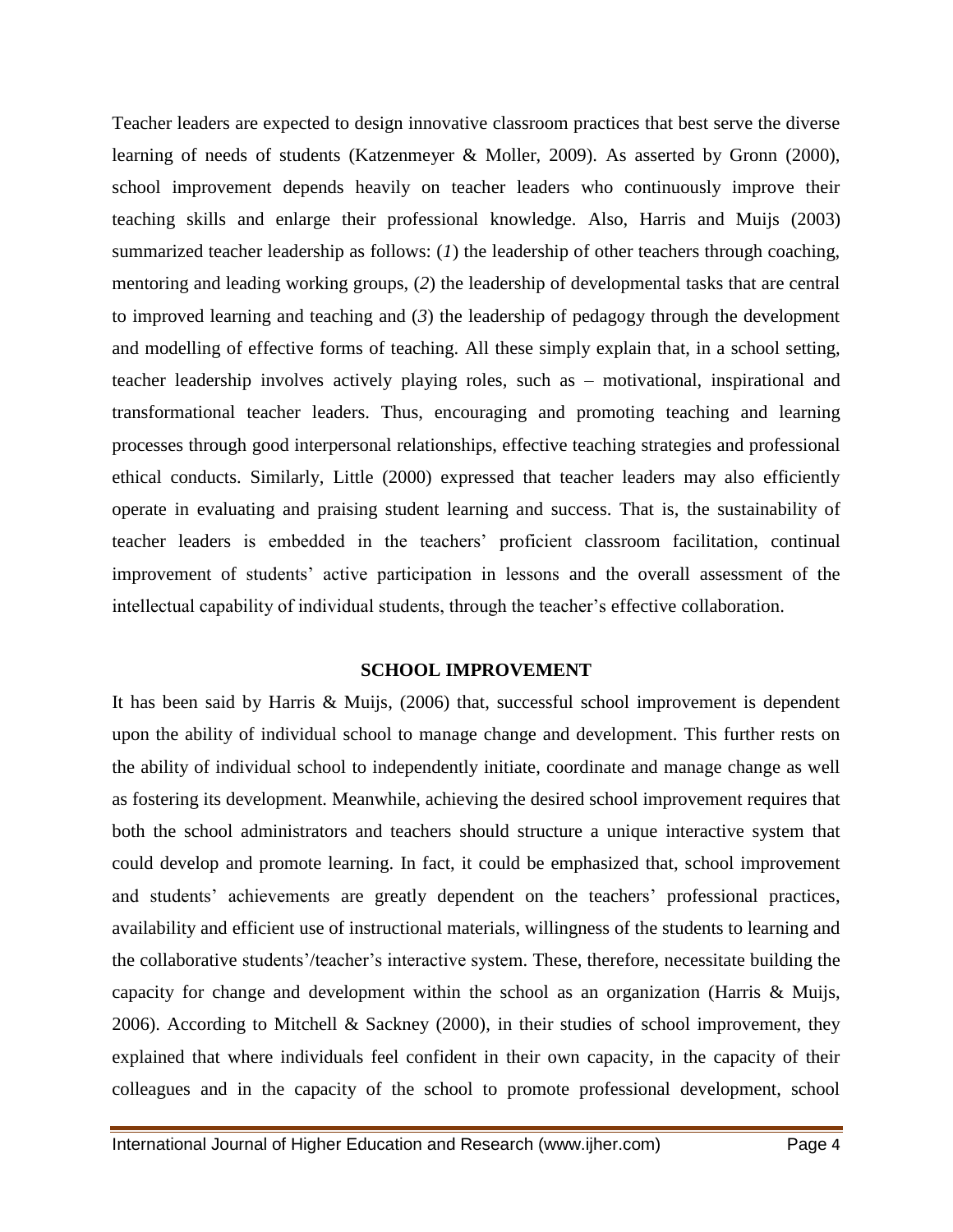improvement is more likely to be achieved (Harris & Muijs, 2006). This reveals that, school improvement is a complex phenomenon that is interconnected, and begins with the individual teacher's willingness and internal motivations, self-determination and love for the profession. This can be explained further as, building capacity for school improvement is not limited to the school administrator's solitary efforts, but, it also involves the cooperative and collaborative efforts of other staff where knowledge sharing plays a prominent role. As such, school standards could easily be elevated to attain a new level of change with distinct professional education community. To expatiate, when teachers are provided with opportunities to acquire more knowledge and skills through professional trainings and teacher's creative teaching and learning techniques, effective classroom facilitation often mirrors in the students' behaviors toward learning. In such education communities, leadership is generally distributed throughout the entire learning system, and improvement occurs from an internal search for meaning, relevance and connection (Mitchell & Sackney, 2000) between teachers and their students. Furthermore, building the capacity for teachers for school improvement encompasses the potential capabilities of individual teachers to effectively lead classroom facilitations and make appropriate clarifications during lessons. In such cases, the quality of teacher's professional practices become well-proven by the following characteristics  $- (1)$  innovative methods of teaching with the use of instructional materials to impart knowledge; (2) students' active participation in lessons; (3) individual student's comprehension of the taught concepts; and (4) the students' application of the concepts in their day-to-day activities. The aspect of the teacher leadership model that is essentially required to connect the classroom activities to the existing world realities is the effective in-classroom facilitation. This is what I simply termed "*classroom teacher leadership*". It is a teacher leadership model that operates within the classroom setting, in which a teacher pays careful attention to his/her students' academic performances through the students' mental responsiveness toward classroom information and data processing capabilities, together with how proficiently a teacher is able to connect the classroom activities to real world experiences.

#### **TEACHER LEADERSHIP IN CLASSROOM SETTING**

For more than two decades, scholars across the globe have studied teacher leadership concept from various perspectives, and they have been able to establish numerous facts. So far, many discernible researches conducted on different aspects of school development focused on – school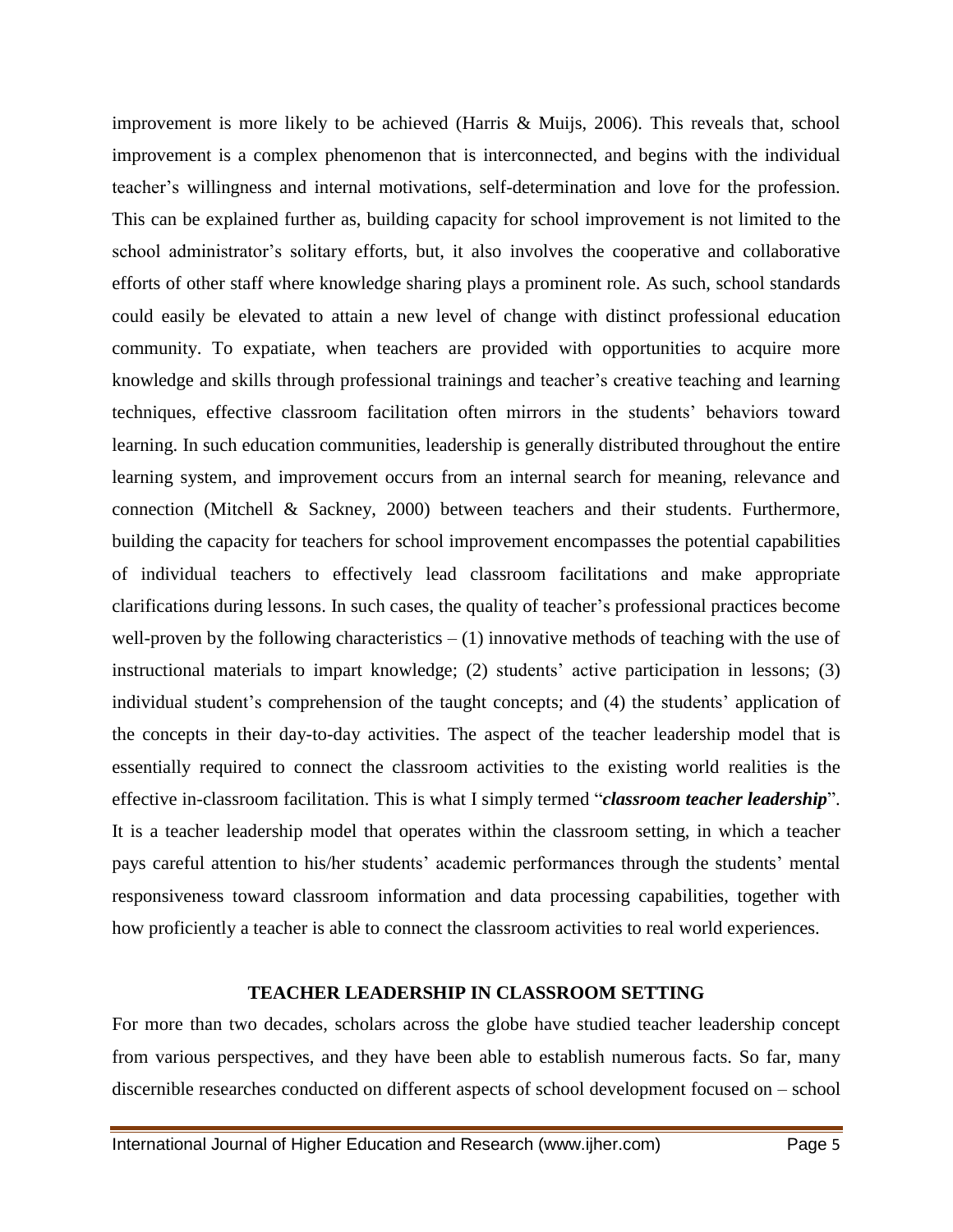success and improvement; teachers' cooperation and collaboration; teachers' interactive modes and knowledge sharing; teachers' involvement in school decision-making processes; and so on. But in all these studies, none of them have focused on the independent in-classroom functionality of teachers as a leader, and how they particularly link the students' classroom learning to real life experiences. As a matter of fact, an understanding of school leadership that views teachers as a leadership resource seems urgently required (Kilinc, 2014). To expatiate further, in a classroom setting, teacher being a classroom leader, primarily serves as a facilitator of teaching and learning, knowledge initiator and socio-cultural guardian of the students in all good manners of behaviors. Teachers stand as the fountains of knowledge to their pupils/students. They gather relevant experiences, acquire distinct pedagogical skills, learn good behavioral practices, and apply all to promote students' active participation during classroom facilitations. When teaching and learning are in progress, the classroom activities performed by teachers, and how students respond to the teacher's facilitation usually explains the extent to which the students have assimilated the taught concepts. Teachers as leaders in the classrooms are expected to be selfinspired and self-motivated individuals, who have been tasked with the responsibility of a leader to arouse the interests of their students toward greater academic achievements through professional teaching practices. Fullan (1994) remarks that teacher leaders may play a significant role in building positive relationships among colleagues, facilitating professional learning for themselves and leading improvement processes in schools. In the same vein, Katzenmeyer and Moller (2009), assert that teachers' perceptions of themselves as leaders inspire them to discover their own potential to influence student learning, put less blame on students or external factors for failures, become less resistant to school-wide change, make better use of opportunities to expand their influence, improve their own teaching and practices in their classrooms and influence others to improve their teaching. Apparently, it is assumed that teachers' views on teacher professionalism are ideologically challenged. That is, individual teacher should consider him/herself as a change agent who has been vested with the opportunities to take initiatives and readily prepared to – improve his/her competencies, impart knowledge on students, focus on school improvement, as well as promoting staff's oneness, based on the laid down principles and practices of teaching profession. Now, one crucial question to ask is – what factors can promote teacher leadership in the classroom?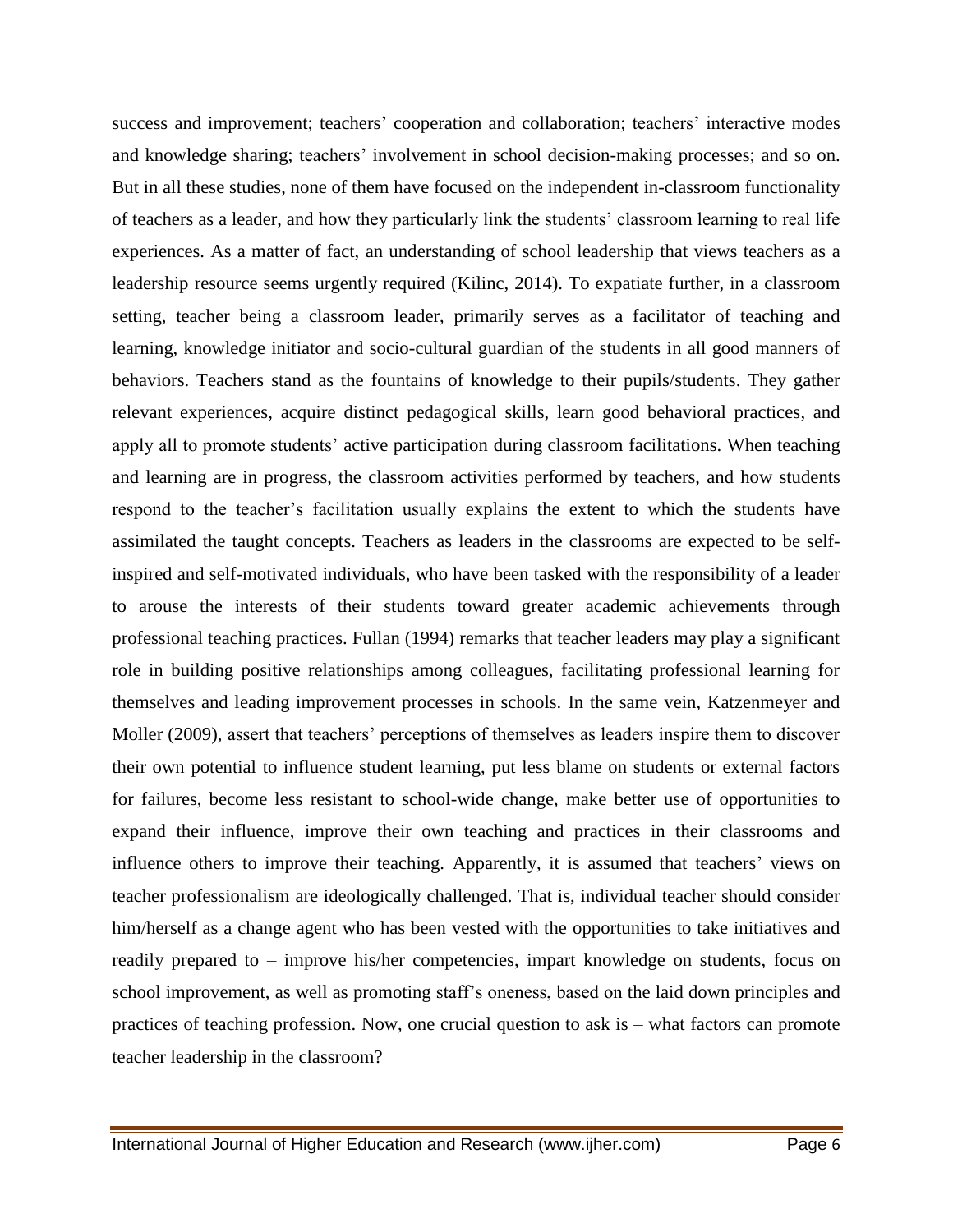Pedagogically speaking, teaching as a profession, is a practice that is procedural in nature. And based on the concepts' designs, teaching requires that, a teacher uses appropriate techniques to convey information to learners. Teachers as leaders – instruct, mentor, motivate and supervise students to participate, improve and achieve academic excellence. Thus, these four (4) basic inclassroom factors have been identified as ways to engage and improve students learning processes. These factors include: (1) Introducing a concept. (2) Teaching a correction. (3) Establishing a perfection, and (4) Connecting classroom teaching to real life experiences. These four (4) factors are interconnected and play vital roles in classroom facilitations which indirectly determine the teacher's success during teaching and learning processes. Unfortunately, many teacher leaders still do not understand how these four (4) parameters can aid their teaching and learning practices in their day-to-day activities. Hence, some teachers' professional practices are perceived as blunt and fail to invigorate learning.

#### **1. INTRODUCING A CONCEPT**

In pedagogical assertion, in an organized classroom setting, it is generally assumed that, students are not completely devoid of, unaware of or neophyte to the phenomenon that is being introduced to them by their teachers. If not all the students, at least, a good number of the classroom population might have had some conventional knowledge about the concept or topic being introduced to them. For example, a teacher who prepares to teach a topic on "Nutrition and/or Dietetics" cannot deny the fact that his/her students already had an idea of different food substances, since food is a basic need, and its consumption is a prominent part of our daily activities. But the reality remains that, the students might not have gotten sufficient facts about the nutritional values of each of the food items they consume on daily basis. Hence, teacher's effort is essentially required to widen the scope of the students' knowledge on the introduced concept by making some clarifications on the topic and providing relevant examples to buttress the explanations.

Professionally, teachers are distinct personnel who are academically trained, mentally equipped, socially motivated and psychologically developed, to strategically use different teaching methods to impart knowledge into the students/pupils in the classroom. But, out of the numerous teaching methods known, the most appreciable one is through the use of instructional materials/teaching aids. In fact, some professional educators believe that, instructional materials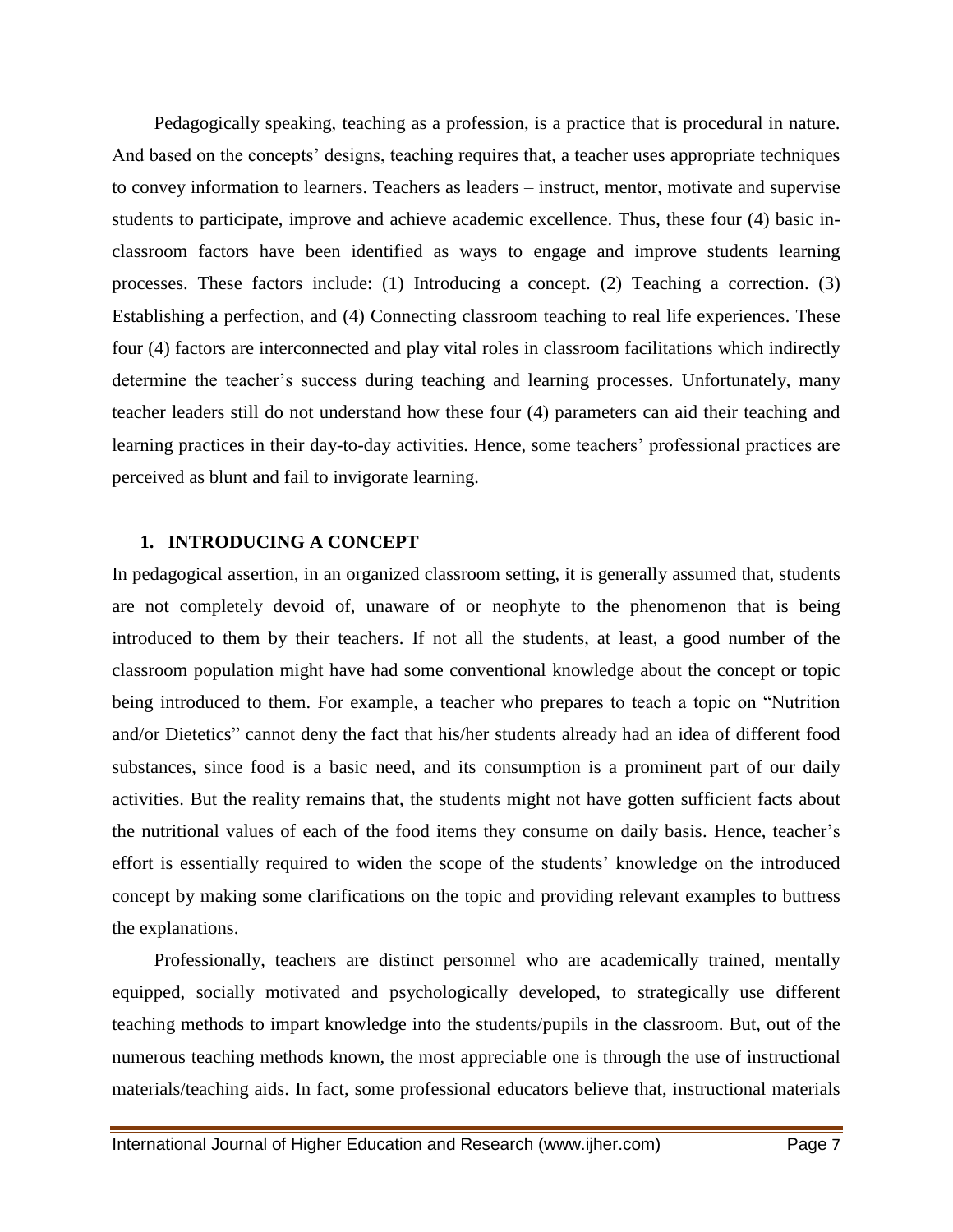could be introduced either in the beginning, middle or at the end of a lesson, depending on the teacher's discretion of the students' learning behaviors. A teacher is a classroom leader who facilitates teaching (and learning processes), and utilizes instructional material as a powerful tool to bring about instructional effectiveness. Instructional materials/teaching aids include all the tools that a teacher can use to make adequate clarifications during in-classroom facilitations, and thereby making learning more interesting, comprehensible and memorable.

According to Farombi (1998), instructional materials include books, audio-visual, software and hardware of educational technology. He further opines that the availability, adequacy and relevance of instructional materials in classrooms can influence quality teaching, which can have positive effects on students' learning and academic performance. The insight from Farombi's work on linking instructional resources to students' academic performance serves as a critical point in the provision of quality education by efficient teacher leadership through effective inclassroom facilitation. To clearly analyze, in the classroom arrangement, effective teaching and high knowledge productions often emanate from the school's ability to provide adequate instructional materials; teacher's accessibility to the materials; and the teacher's capability to successfully handle them to deliver meaningful lectures, knowing fully that they are wellorganized before lesson commences. In the work of Archibong (2013), he argued that, quality education does not just occur miraculously but can be achieved through continuous and improved efforts by the stakeholders in the education enterprise, especially by enhancing teachers' commitments with essential teaching materials. The use of appropriate instructional materials for classroom facilitations often help to elaborate a concept that appears too difficult for students to comprehend while applying theoretical knowledge sharing techniques, and which could not be perfectly clarified without the provision of considerable empirical evidence to support the classroom argument. Instructional materials do arouse students' interests toward learning because of its physical easement to quickly comprehend the seemingly dry concepts. It also enables students to have clearer pictures of the introduced concept; it enhances long term memory retention of the taught concept; and thereby influencing their academic performances.

#### **2. TEACHING A CORRECTION**

In reality, teacher leadership development includes all, but not limited to, equipping teachers with the skills necessary to lead school and classroom initiatives and projects, such as – teachers'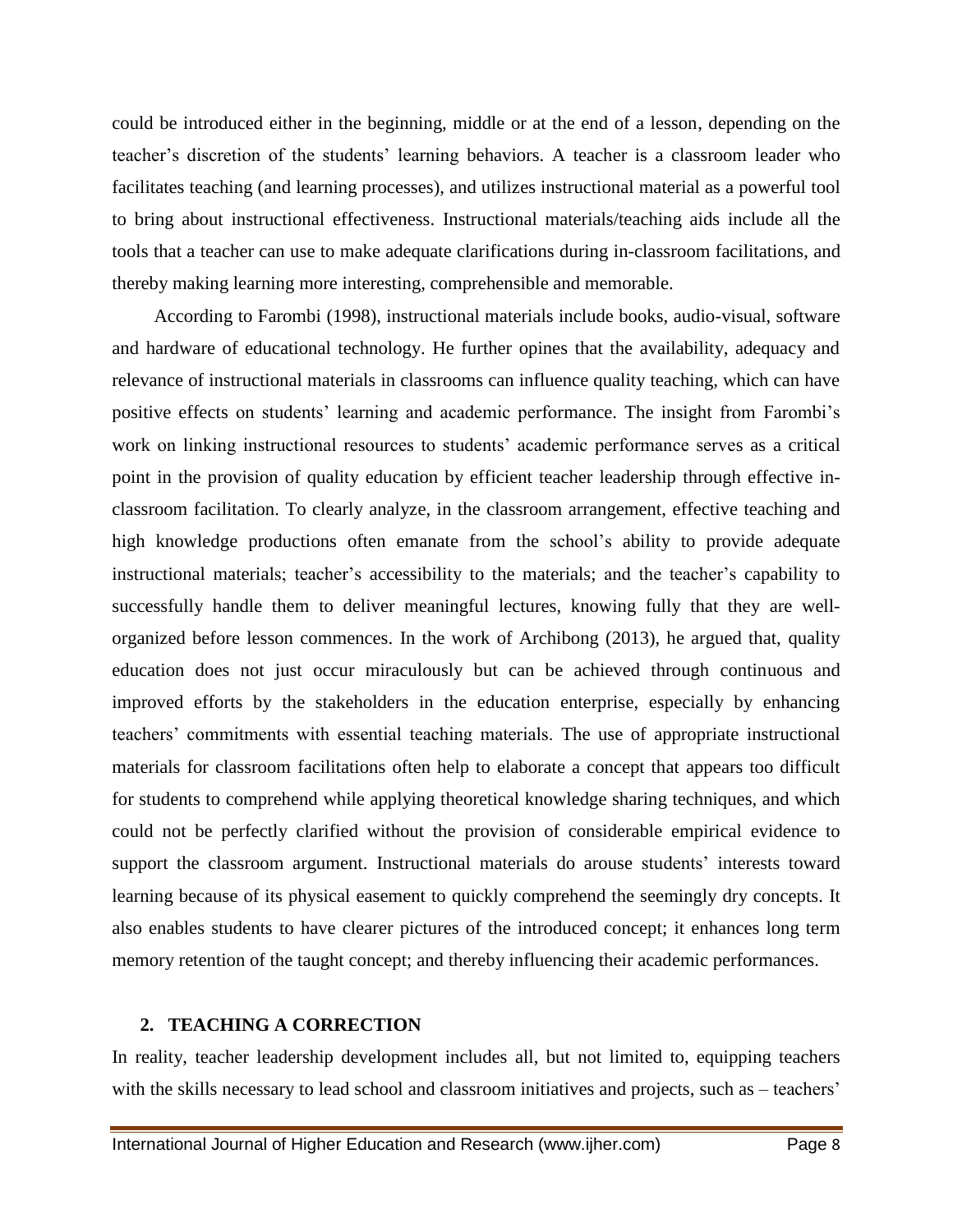cooperation and collaborations, professional teaching and learning facilitations, effective classroom control and/or management, enhancement of school based knowledge productions, improvement of societal ethical conducts in students, assessment of individual students' problem solving skills and implementation of new technology. It also includes that, teachers should stay in their respective classrooms where their passion is, and where they feel they can make the greatest impact to expand their careers into roles that are key to facilitating improvements in instruction, student outcomes, and peer development.

It is worthy of note to express that, some of the potentialities of being a good teacher leader is intrinsically embedded in the capability of a teacher to  $-$  assess and identify each of the students' problem solving skills; understand individual student's attitudes toward learning; and recognize their potential capabilities beyond classroom participations and activities. Teacher, as a classroom leader and facilitator, should clearly understand, the following parameters:  $- (1)$  how individual student is independently responding to the utilization of teaching aids, (2) how rationally they solitarily ask relevant questions related to the introduced concept, (3) how patiently they devote their time to solve problems independently, and (4) how carefully they can manage to control their emotional intelligence anytime they encounter difficulties on the assigned tasks. All these factors would make the teacher to be able to identify, the; – where, when, and how to assist and/or improve the students' learning behaviors.

In an effort to inspire, motivate and modify the individual students' behaviors toward learning. This second step, *"Teaching a Correction"* is introduced, and could be explained using Lev Vygotsky's (1896 – 1934) Concept of Zone of Proximal Development (ZPD). Lev Vygotsky was a Soviet Psychologist and Social Constructivist. In his book titled (*Mind in Society: Development of Higher Psychological Processes*). He developed the concept of **Zone of Proximal Development (ZPD),** which is best understood as the difference between what a learner can do without help and what he or she can do with help. His definition of **ZPD** presents it as the distance between the actual developmental level as determined by independent problem solving student and the level of potential development as determined through problem solving under teacher's guidance. Vygotsky stated that a child oftentimes follows adult's or teacher's examples and gradually independently develops the ability to do certain tasks without help or assistance. That is, in terms of knowledge acquisition, intellectual development and academic performances, students often primarily follow teacher's instruction in problem solving situations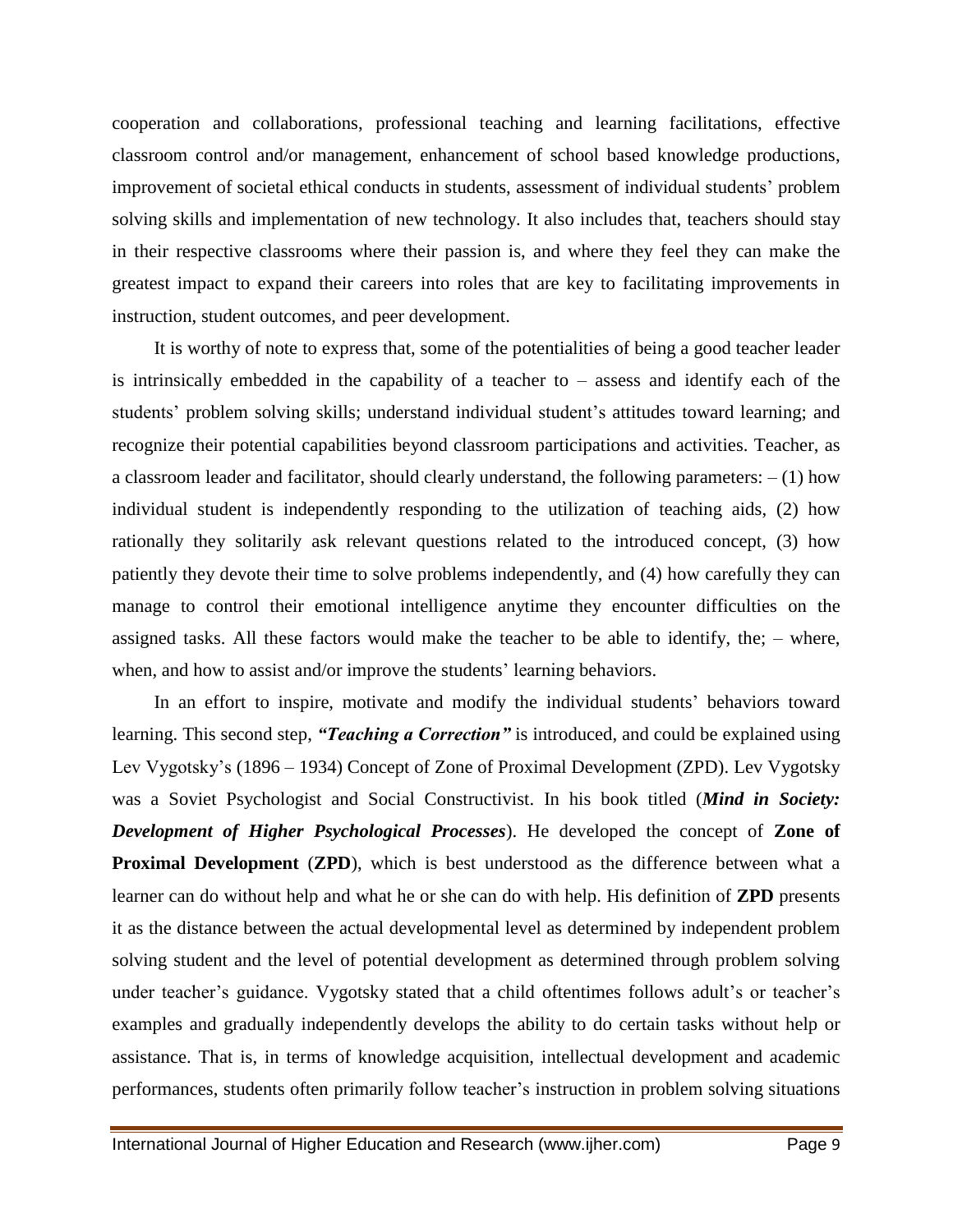without seeking assistance or a helping hand from anyone. This occurs at the independent problem solving phase. But, once they begin to encounter difficulties/challenges while trying to provide solutions to a problem, then, the situation would eventually demand that they need to seek for additional knowledge from a more intellectual person in order to complete the desired tasks. At this point, teacher's guidance is essentially required, because it is obvious that such student is already in a state of confusion and the teacher's support has become indispensable to make proper clarifications. Hence, the teacher's direct involvement in students' learning and intellectual development becomes absolutely necessary. Success is not often achieved alone. Projects and tasks completion mostly require social connections. While mentoring the students to complete the tasks independently, teachers need to get more familiarized with the individual students' problem solving capabilities, assesses them based on their emotional intelligence control, as well as correcting their mistakes or errors accordingly.

In a well-organized classroom, successful teacher leaders effectively teach corrections to their students after which they have clearly identified the students' actual limitations on a concept's comprehension and its possible application to solving daily problems. Hence, teachers are expected to develop the appropriate strategies to simplify the concept to the understanding of the concerned students. This is referred to as the student's level of potential development as determined through problem solving under the teacher's guidance, as explained by Lev Vygotsky's ZPD.

Characteristically, in all institutions of learning, (public and private) schools, it could be asserted that, all the students at varying levels of education possess diverse intelligences which they apply independently in different problematic situations. However, a task assigned to students in the classroom can eventually become challenging once students begin to have an unimaginable clear-cut solution to such problem. As a result of that, it becomes the ultimate responsibility of a teacher, to; – intervene in the problem solving process, simplify the concept by applying different teaching strategies, use relevant instructional materials, and provide longlasting solution to such problem. It is not an assumption that, the experiences of an efficient, competent and professionally trained teacher leaders are relevant in driving the students' learning behaviors above, and beyond the challenging zone in problematic situations, both during classroom activities and other home-based encounters. This, however, makes it possible for students to constantly reminiscent the corrections made by their teachers, and thereby, giving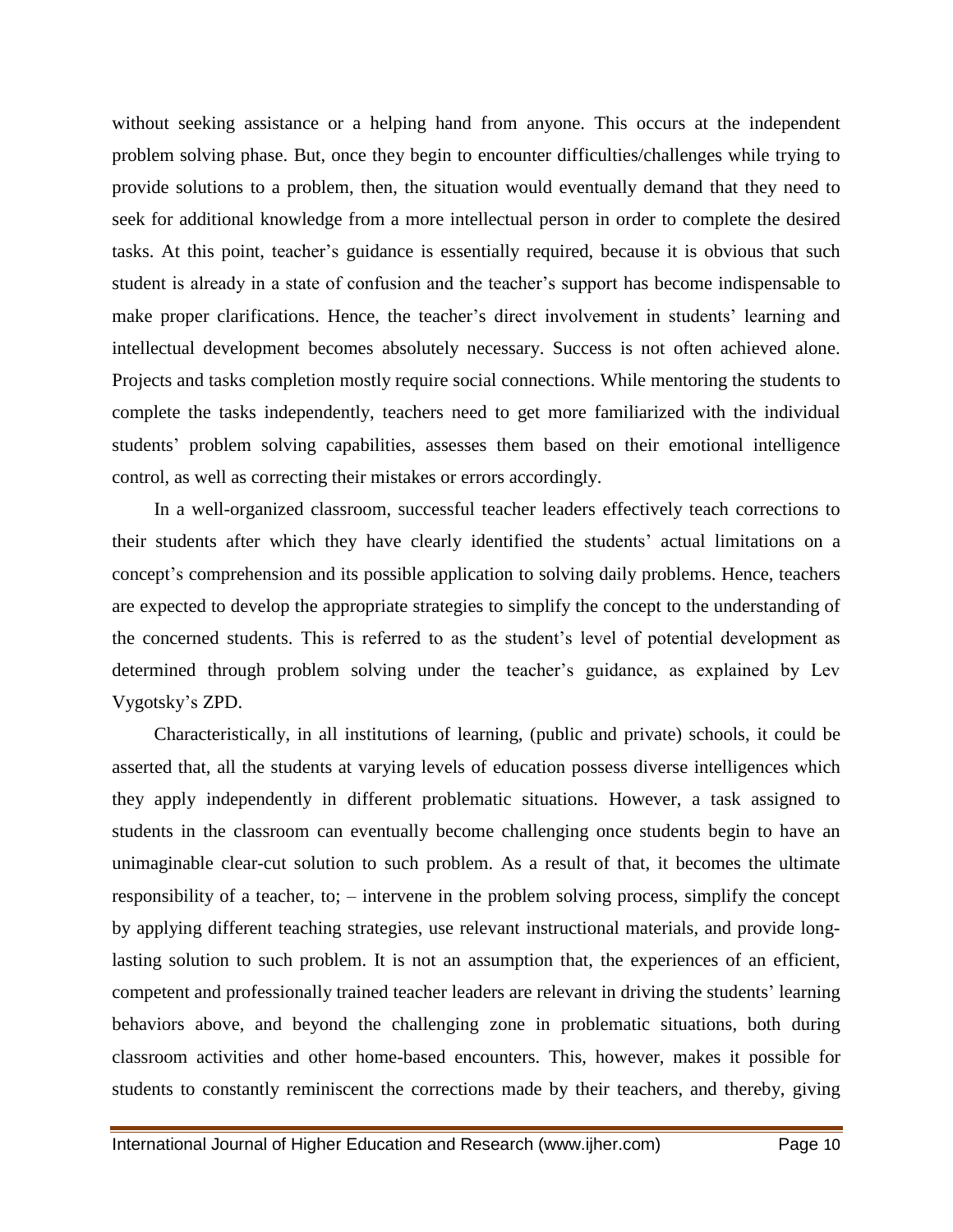them good retentive capacity and easy applicability of a concept to solving societal problems. It is evident that, when students lack the basic understanding of a concept, it would be difficult for them to recapitulate it, talk-less of subsequently personally applying it to real life experiences. As classroom teacher leadership is concerned, during classroom facilitations, when corrections are not well-explained to the understanding of the students, they tend to lose focus on the topic and consider it a hard concept which cannot easily be learnt or understood. At times, the affected students would become biased and tend to attach elements of masculinity to the situation, expressing that, such concept can only be undone/mastered by male students, and that it is not a female subject/topic.

#### **3. ESTABLISHING A PERFECTION**

As a professional teacher and classroom facilitator, it is consequential that teachers get acquainted with different types of instructional materials that are appropriate for teaching and learning in any situation. The long term cognitive effects of using instructional materials in facilitating classroom activities cannot be under-estimated. Instructional materials constitute a clear and alternative channels of communication, which a subject teacher or facilitator can use to convey, clarify and concretize a concept to learners during classroom teaching and learning processes. In fact, globally, educationists have often emphasized that, the impact of instructional materials on effective teaching often leads to successful learning by students. This is contrary to the traditional method of teaching, when teachers used to rely heavily on the "*chalk and talk*" method. The use of instructional materials in conveying information or idea to students makes the learning of concept more meaningful, useful and memorable. The adequate use of instructional materials for teaching and learning often help the teachers to establish enough facts about a concept, broaden the students' knowledge, as well as giving more opportunities to students to think beyond classroom activities.

Frankly speaking, even if a teacher is awarded excellent remarks for his/her effective teaching during classroom activities due to his/her observable competences and teaching strategies. Yet, no teacher can confidently express that he/she has greatly achieved a lesson's objectives, unless otherwise it has been proven by students' positive responses through active classroom participation. During lessons, students become motivated, attentive and willing to learn new things when a concept is concretely introduced and properly clarified with detailed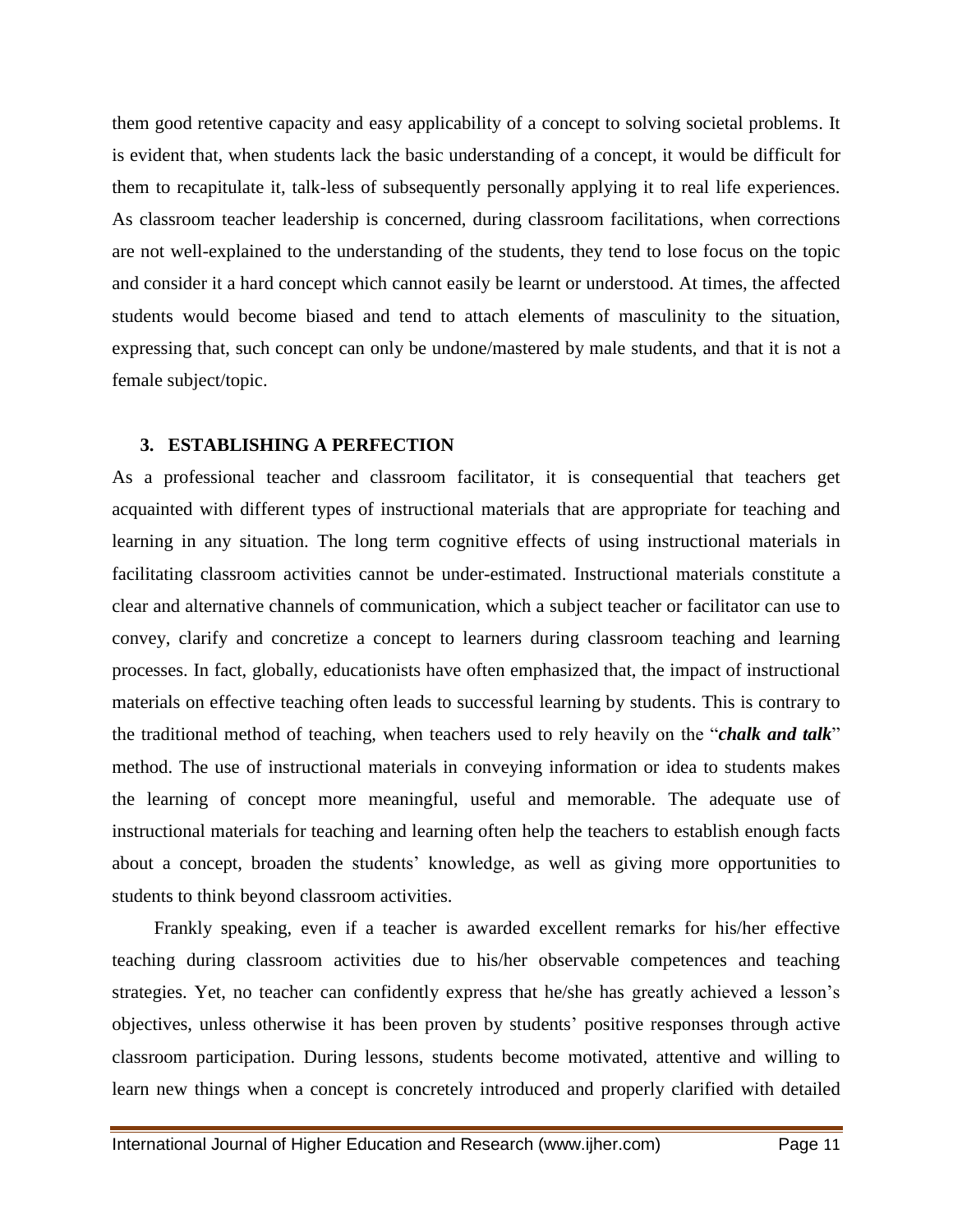explanations of how the concept applies to day-to-day activities. A teacher, being an oracle of indepth knowledge to students, does not only introduce a concept to familiarize the students with new terminologies but also delineates how the knowledge is applicable in problem solving situations in various day-to-day encounters. To be candid, it could be asserted that, the knowledge of students is tantamount to the knowledge of their teachers. For example, a hardworking teacher with high degree of expectations is more likely to propel the students' learning above, and beyond average performance levels. Students learn a concept/topic, reflect on it and transform it into unimaginable creative experiences. Once a concept is well-taught by the teacher in the classroom and clearly understood by the students, it is easy for students to assimilate it and then re-create a meaningful knowledge from the existing ones.

To exemplify, for a teacher to effectively teach the *"Areas of Triangle"* he/she must have first clearly taught the students *"Types of Triangle"*, using different possible strategies and be rest assured that the students have had an in-depth understanding of how different shapes look like without making any assumption. Thereafter, the knowledge could be expanded to identifying various objects that share similar features in the society and why each of the shapes is molded in different special ways. E. g. Set square in Mathematical set, Shape of roofs of some houses, **C** – Caution used by motorists, Ice-cream cone, Slices of pizza, Hangers used for arranging clothing materials, etc. In all these examples, directly or indirectly, the classroom activities have been connected to life outside the classrooms. These are some of the possible ways to improve learning in students, most especially the weak ones.

Explicitly, classroom is a dynamic learning environment that brings together students from different cultural backgrounds with various intellectual capabilities and personalities. It is therefore significant for a teacher to identify the academic limitations of each student in his/her classroom when assigning tasks to them. Practically, to the precocious students, a more difficult task can be assigned, while less difficult tasks could be assigned to the weak students. But, to avoid discrimination, the students could be assigned same seemed to be difficult tasks, and allow the talented student to lead and teach the weak students in a group through collaborative learning. This is parallel to what Lev Vygotsky explained in his concept of **ZPD** as collaboration with more capable peers. However, since the current global teaching strategies also recognize both collaborative and cooperative learning, in which teachers have eventually become professional facilitators. Teachers are expected to lead the classroom facilitation, and strictly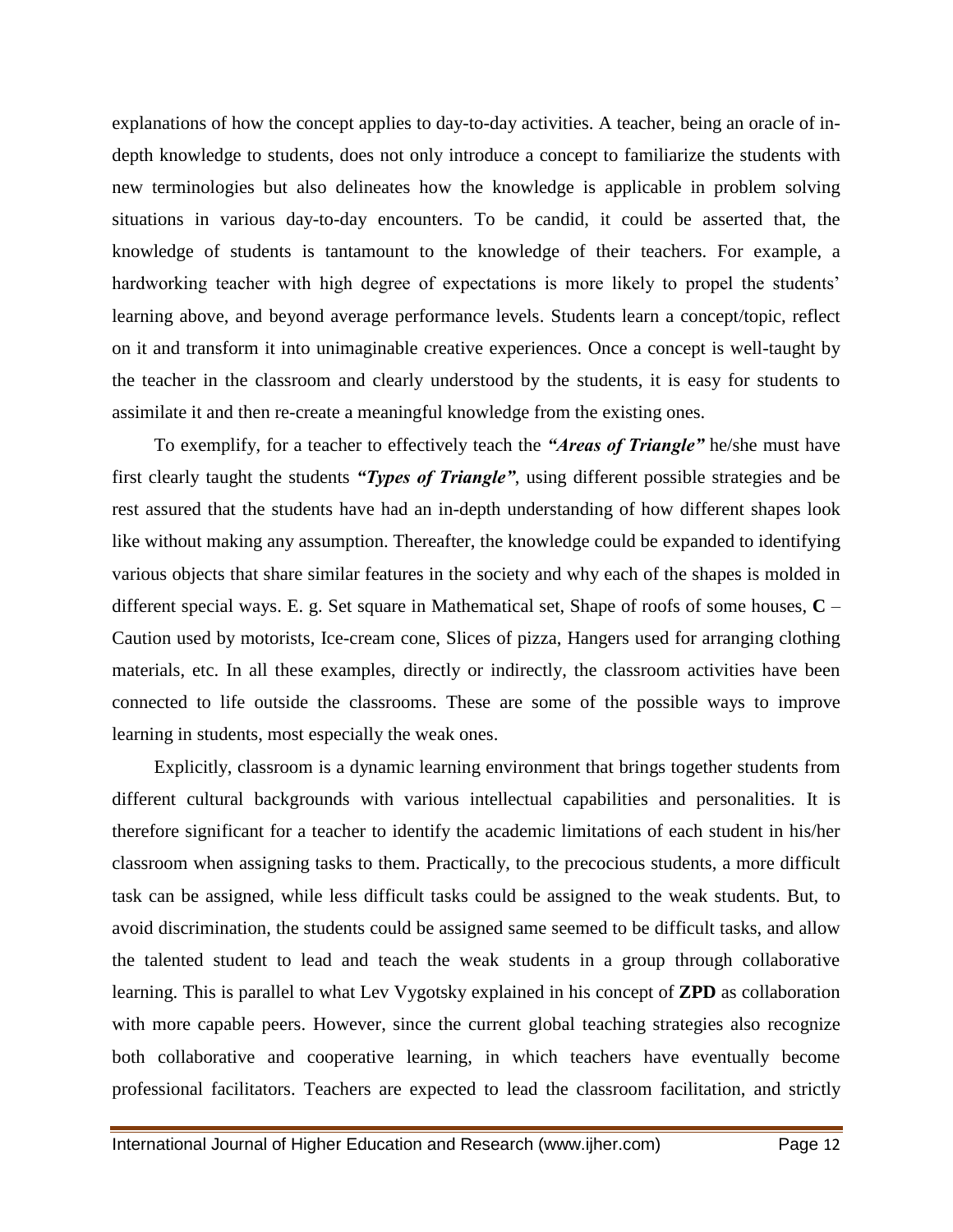with respect to *"the needs*" of the individual students. Otherwise learning may not occur. In other word, for learning to occur in a classroom, it is expected that, teachers become more creative and innovative; to – apply multimedia learning; give frequent assessments; give prompt and timely feedback; engage in collaborative learning; and make the classroom to be student centered rather than becoming a teacher centered. By so doing, effective learning with lasting retention of the acquired skills/knowledge can be assured on the students' learning behaviors through effective classroom teacher leadership.

## **4. CONNECTING CLASSROOM TEACHING AND LEARNING TO REAL WORLD EXPERIENCES**

According to Christopher Pappas (2014) in his presentation titled "*Instructional Design Models and Theories: Schema Theory.*" He discussed the concept of "*Schema Theory*" which was propounded by a British, and Cognitive Psychologist, Sir Frederic Charles Bartlett in 1932. In the work of Pappas (2014), Schema Theory describes the way in which knowledge is acquired, processed and organized. On the other hand, Byerly, (2001) states that, Bartlett developed schema theory in an effort to explain the structures that individual humans create to organize new knowledge and understandings and to fit them into their evolving views of the world. Apparently, this reveals that, individually, human beings often have certain levels of independent rational thinking that drive them to make adjustment on emerging circumstances, and which also ensure that the developed initiative supports the existing human ways of living.

The four (4) key elements of a Schema as identified by Pappas include:

- 1. An individual memorizing and utilizing a schema without even realizing of doing so.
- 2. Once a schema is developed, it tends to be stable over a long period of time.
- 3. Human mind uses schemata (plural of schema) to organize, retrieve, and encode chunks of important information.
- 4. Schemata are accumulated over time and through different experiences.

Empirically, Schema theory emphasizes on the importance of general knowledge that often helps the formation of mental representations (Pappas, 2014). In classroom settings, parts of the major tasks of teachers as leaders, involve: introducing a concept to students with adequate clarifications; identifying the existing knowledge of the students and understanding their limitations; initiating new knowledge/skills in students; and establishing connections between the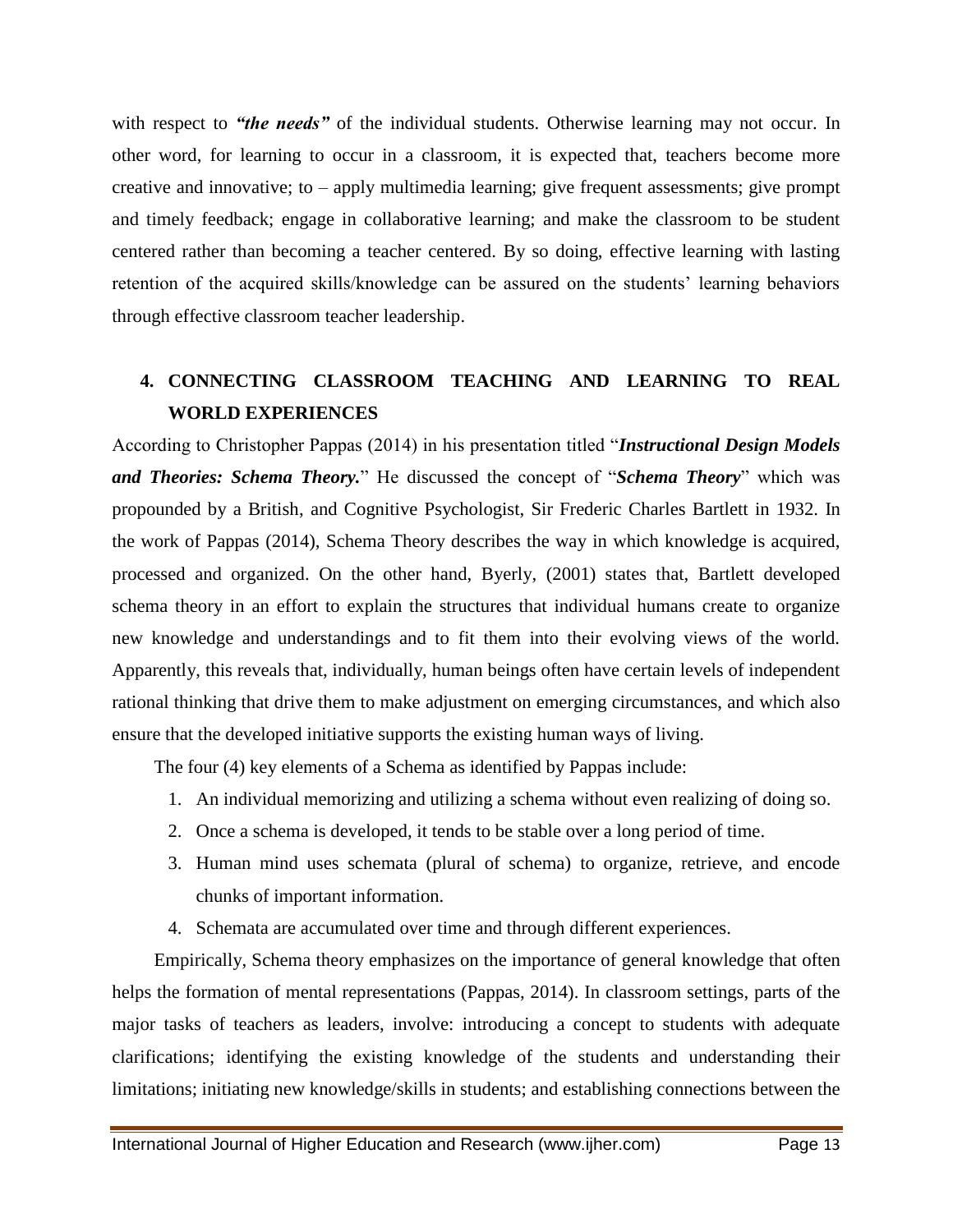theoretical classroom knowledge gathering and real world practices – something that would eventually improve their memory. It is therefore evident that, to successfully teach a concept to students, teacher's efforts in re-invigorating the students' prior knowledge is very important. The prior knowledge forms the basis of knowledge productions to students. It inspires the students' intelligences. That is, it gives the students a hint to quickly independently link previous knowledge or experiences to the newly acquired knowledge, thereby leading to creativity. Pearce (2016) emphasizes that, to prepare students for life outside school, we need to develop them to make meaning of their learning, and this could be done by linking their previous learning to new learning, from one subject to another. Based on the individual students' learning strategies, and as could have been possibly identified by a subject teacher. A teacher leader should be able to determine the likely outcomes of a lesson. That is, teacher leader should clearly understand the extent to which the objectives of a lesson are achieved, and also ensures that the taught concept is connected to real life occurrences. For instance, (the outcomes of) the objectives of a lesson could be linked to – running a business, designing of graphics, cultivation of lands, solving of environmental problems, controlling of traffics, and so on. All these and many more are different ways through which a teacher as classroom leader can use to connect the classroom teaching and learning to real world practices.

Similar to the schema theory, educators also speak about "*experiential learning*" which involves three primary components, including: modeling, collaborating and simulating (Byerly, 2001). Modeling simply refers to a specific behavior through which the teacher demonstrates a skill to be learned for students. Collaborating is when a teacher works with a group of students or students working with their peers. While simulating entails enticing a skill within a context, often created by the teacher that mirrors the real-world contexts in which the skill is used.

To cite an analogy to the above concepts of "*Schema Theory*" and "*experiential learning*" respectively. An Agricultural Science teacher who practically allots a portion of land to his/her students for cultivation during teaching and learning processes, is concretely building confidence in the students, and evidently connecting their theoretical "*chalk and talk*" knowledge acquisition/learning to the real-world experiences. Hence, such a teacher can therefore be assumed to have bridged the gap between the abstract teaching and learning, and reality. Pedagogically, such teacher could be described as a facilitator who is both initiating and creating professionalism in the students. As such, learning becomes authentic as teacher leader designs it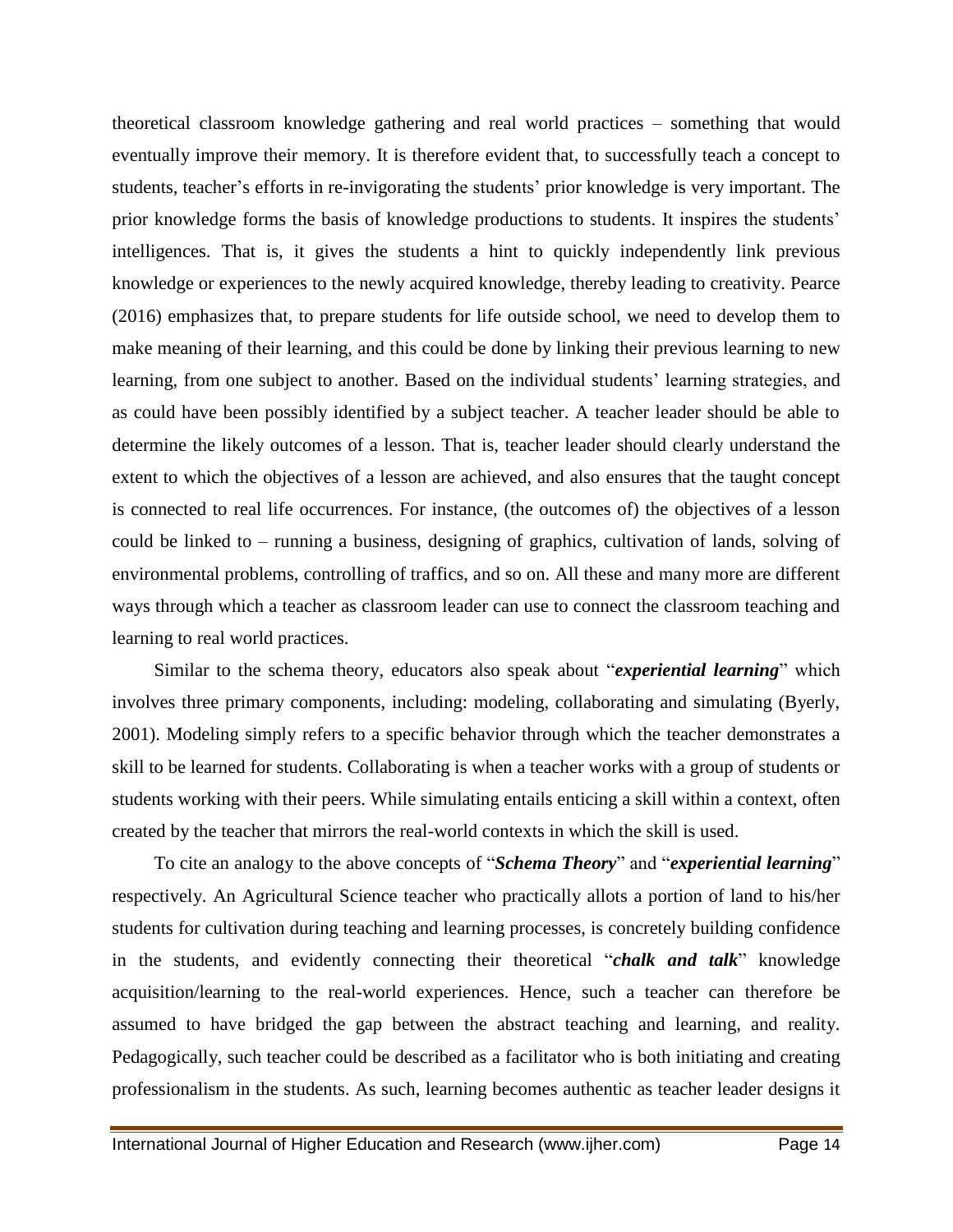to connect what students are taught in the classroom to real-world issues, problems, and applications. Pearce (2016), emphasizes that learning experiences should mirror the complexities and ambiguities of real life.

Nowadays, in the United States of America, it is difficult to have a conversation about education without using the phrase "*college and career ready*" (P21, 2014). This points out that, the present day classroom teaching and learning processes have been essentially connected to organizational practices. In fact, the Partnership for 21st Century Learning (P21) has advocated for more than a decade that in order to be ready for college and careers, students need both proficiency in the core subjects as well as the ability to think critically, solve problems, communicate, collaborate, create, and innovate. Students are expected to possess relevant knowledge and be able to apply it to foreseeable and unforeseeable real-life challenges. This is a reflection of teacher leadership's capability and competence in the manners in which he/she imparts knowledge in the classroom. A typically true, and professionally driven innovative classroom can not only instill knowledge in students but also develop their abilities to think critically and apply that knowledge to real-life situations.

P21 believes that students should develop the attitudes, skills and knowledge to understand and participate in a globally connected world, including the capacity to improve their perspective-taking and research skills.

Meanwhile, to ensure that students are prepared to effectively innovate, compete, collaborate, communicate and address complex issues in a global society. It is the function of teacher leaders to:

- $\checkmark$  Create and sustain creative learning environments.
- $\checkmark$  Continually develop understanding of, and applications for inquiry-based pedagogical approaches.
- $\checkmark$  Integrate global content into classroom instruction, and.
- $\checkmark$  Utilize next-generation technologies in curricular practices.

It could therefore be assumed that, with accommodative, caring and skillful classroom teacher leadership's applicability, there is assurance that students' proficiency would be elevated above average performance levels. Arteaga (2012) explained in his research that what is needed in teacher's collaboration in formulating pedagogy, is educators' professional learning that adopts social interactive practices.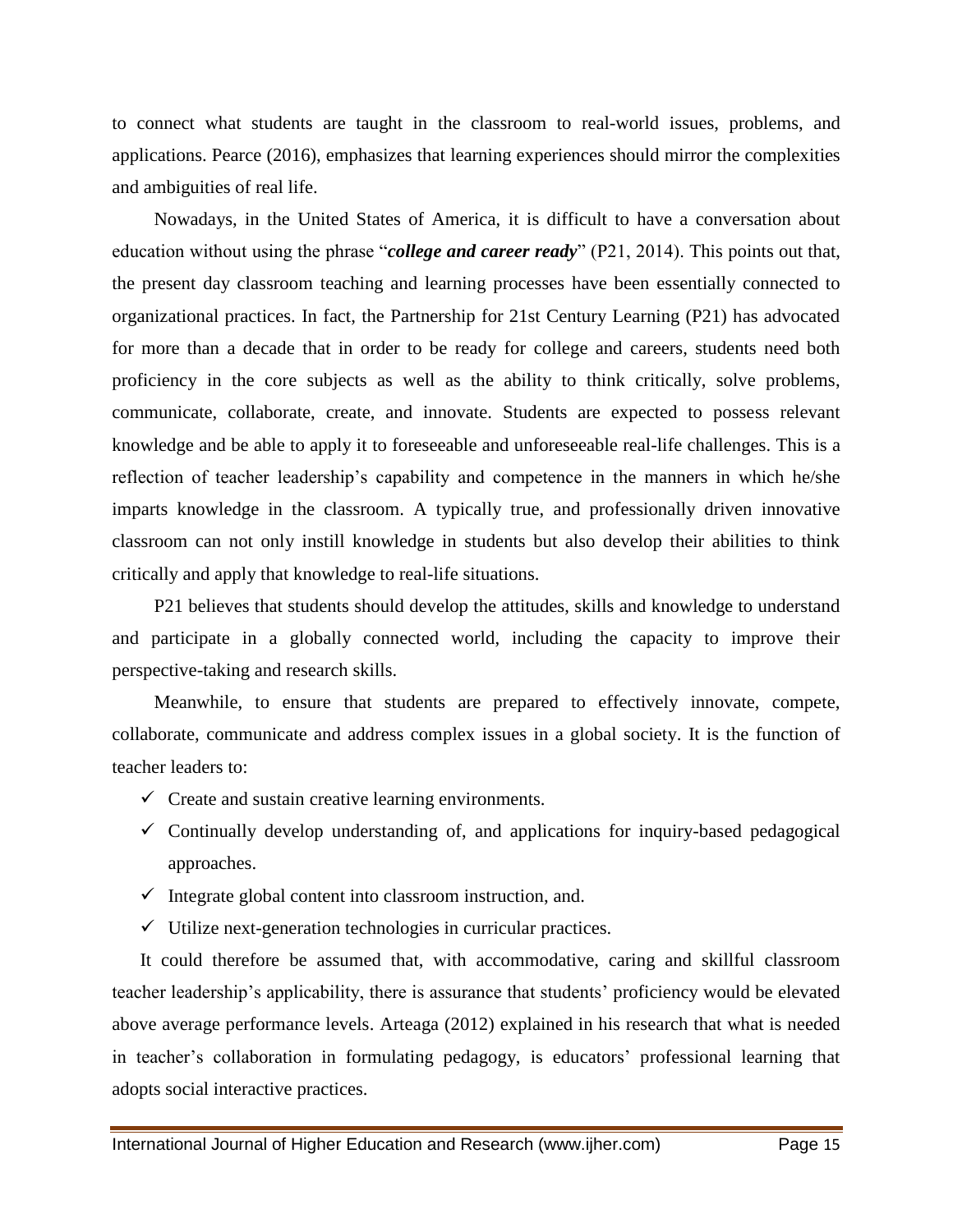#### **CONCLUSION**

In reality, *"teacher leadership"* concept is a popular and complex phenomenon that brings about the assemblage of different personalities for the all-round development of a school community. Teacher leadership could not be discussed without paying proper attention to the interrelationships that occur between and among staff, school administrators, education supervisors, students, parents, stakeholders, religious leaders, political leaders and other community leaders. Meanwhile, as more actions, efforts and strategies, on school improvements are expected from the school administrators (e.g. principal), much more are also demanded from the respective subject/class teachers whose work is to facilitate lessons for the students.

However, besides the excessive precious time the millennial students spend on social media for their personal indulgences, there are other aspects of in-classroom facilitation processes in which if a teacher should ignore during his/her classroom pedagogic practices, it could possibly jeopardize his/her teaching strategies, and hence, lead to learning difficulty or academic backwardness for students. These in-classroom facilitation processes include: (1) Introducing a concept. (2) Teaching a correction (3) Establishing a perfection. (4) Connecting classroom teaching and learning to real world experiences.

As a professional teacher leader, and a well-trained classroom facilitator, a teacher must get familiarized with different teaching methods to introduce a concept to students. A teacher should be able to adequately handle different instructional materials. By so doing, he/she would be able to capture the minds of the students and fully engage them in learning. Subsequently, for a teacher to effectively teach a correction to students, he must have properly introduced the topic to them. A clear correction teaching is an indication that the students have been exposed to a new knowledge which is expected to have been perfectly mastered and fully assimilated by them. After a correction has been taught/done to the students, a teacher can then confirm the authenticity of his/her teaching and learning by placing the concept on concrete learning materials. This will make the students to retain what have been taught by their teachers in their memory for longer period of time. It is important that a teacher leader should end a lesson by connecting the classroom theoretical learnings to real-world experiences. This always gives the students a mind that, learning is not only about classroom academic performances and grading systems alone but also to help building connections to the world around them, while they are genuinely becoming more creative in nature. A teacher leader should design learning to become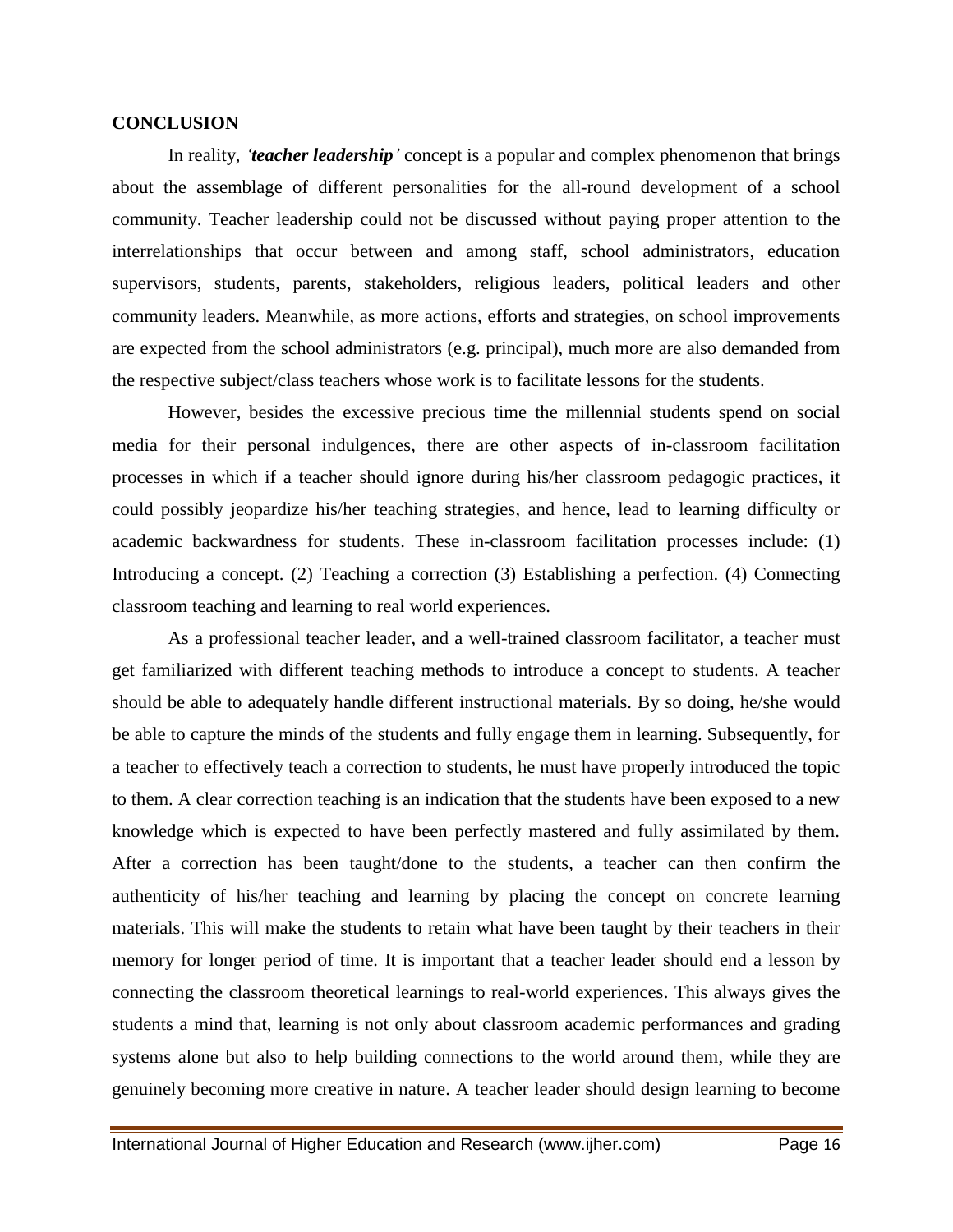meaningful experience (Pearce, 2016). Experiences that do not encourage the students to make meaning from their learning will quickly be forgotten. Teacher leaders need to teach the students to be adaptable and creative thinkers who will be able to utilize the skills and knowledge they have to create new solutions to problems.

#### **Works Cited:**

- Akert, N. & Martin, B.N. (2012). The Role of Teacher Leaders in School Improvement through the Perceptions of Principals and Teachers. *International Journal of Education. (2012) Vol.4, No4. Retrieved Online: doi:10.5296/ije.v4i4.2290*
- Archibong, F. I. (2013). Strengthening Internal Quality Assurance for Improved Education Delivery in Nigerian Public Universities. *Research on Humanities and Social Sciences,* 3 (1) 13-25.
- Beachum, F., & Dentith, A. M. (2004). Teacher leaders creating cultures of school renewal and transformation. *The Educational Forum*, *68*(3), 276-286.
- Beycioğlu, K., & Aslan, B. (2010). Öğretmen liderliği ölçeği: Geçerlik ve güvenirlik çalışması. *İlköğretim Online*, *9*(2), 764-775.
- Byerly, Steven. (2001). Linking Classroom Teaching to the Real World Through Experiential Instruction. San Jacinto California United School District. Retrieved Online.
- Childs-Bowen, D., Moller, G., & Scrivner, J. (2000). Principals: leaders of leaders. *NASSP Bulletin*, *84*, 27-34.
- Education Policy in the U.S. (on Ballotpedia).
- Farombi, J. G. (1998). Resource Concentration, Utilization and Management as Correlates of Students' Learning outcomes: A study in School Quality in Oyo State. Unpublished Ph.D. Thesis, university of Ibadan, Nigeria.
- Ghamrawi, N. (2010) No teacher left behind: Subject leadership that promotes teacher Leadership. *Educational Management Administration & Leadership, 38*(3), 304-320. <http://dx.doi.org/10.1177/1741143209359713>
- Gronn, P. (2000) Distributed properties: A new architecture for leadership. *Educational Management and Administration*, *28*(3), 317-338.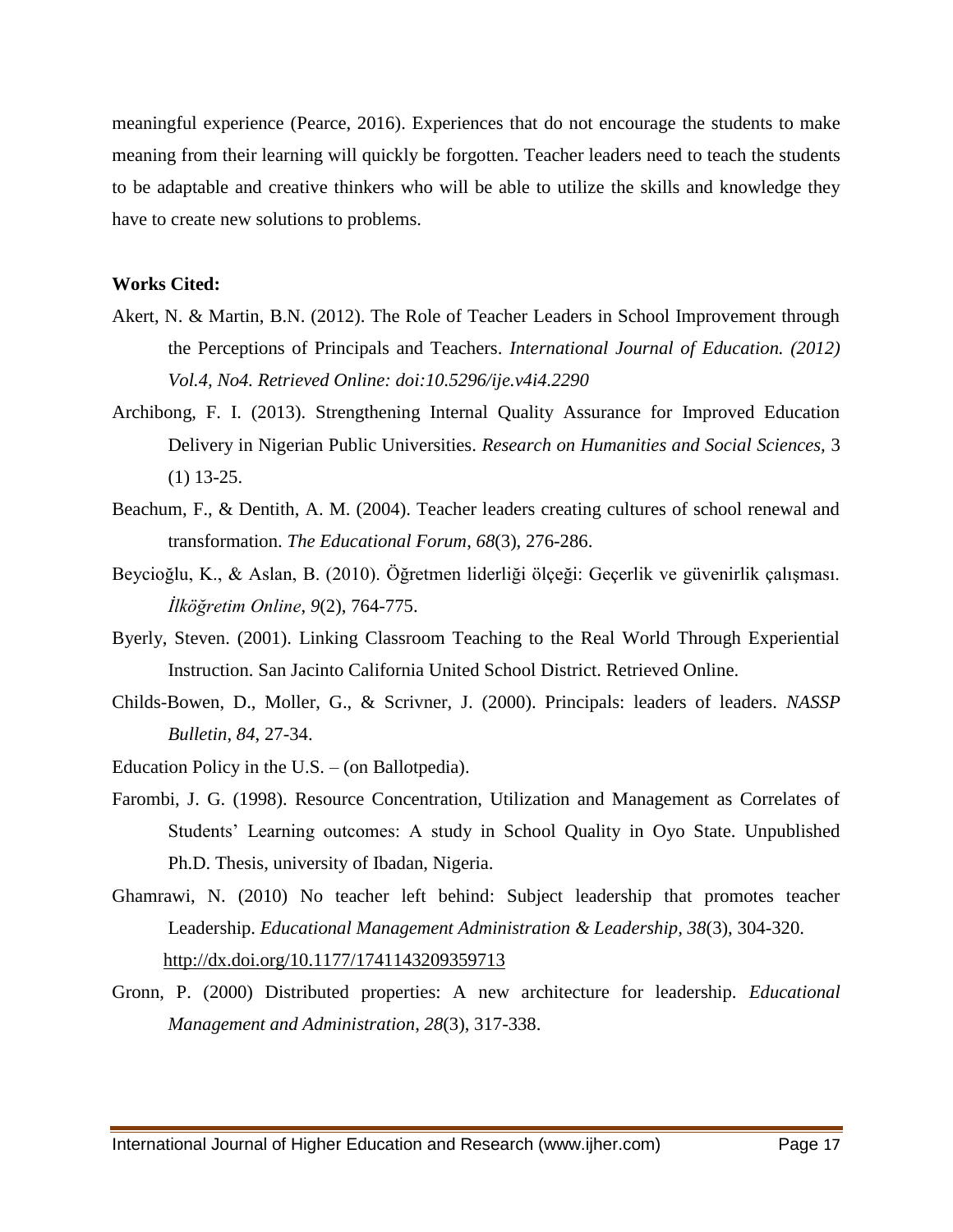- Harris, A., & Muijs, D. (2003). *Teacher leadership: Principles and practice*. London: National College for School Leadership. Retrieved from http://www.nationalcollege.org uk/index./docinfo.htm?id=17417 on April 12, 2020.
- Harris, A., & Muijs, B. (2005). *Improving schools through teacher leadership*. Maidenhead, Berkshire England: Open University.
- Harris, A. & Muijs, D. (2006). Teacher Led School Improvement: Teacher Leadership in the UK. *Teaching and Teacher Education (2006)*. Retrieved Online: doi:10.1016/j.tate.2006.04.010
- Harris, A., & Muijs, D. (2007). Teacher leadership in action. Three case studies of contrasting schools. *Educational Management Administration & Leadership*, *35*(1), 111-134.
- Harris, A., & Lambert, L. (2003). *Building leadership capacity for school improvement.*  Maidenhead, Philadelphia: Open University.
- Harrison, C., & Killion, J. (2007). Ten roles for teacher leaders. *Educational Leadership*, *65*(1), 74-77.
- Hook, D. P. (2006). *The impact of teacher leadership on school effectiveness in selected exemplary secondary schools* (Doctoral dissertation). Retrieved from ProQuest Dissertations and Thesis database. (UMI No. 3219160)
- Katzenmeyer, M., & Moller, G. (2009). *Awakening the sleeping giant. Helping teachers develop as leaders* (3rd ed.). Thousand Oaks, California: Corwin.
- KILINÇ, A. Çaǧatay. (2014). Examining the Relationship between Teacher Leadership and School Climate. *Educational Science: Theory and Practice. 14[5] 1729-1742 Retrieved Online: DOI: 10.12738/estp.2014.5.2159*
- Leithwood, K., & Jantzi, D. (2000). Principal and teacher leadership effects: a replication. *School Leadership & Management: Formerly School Organisation*, *20*(4), 415-434.
- Little, J. W. (2000). Assessing the prospects for teacher leadership. *The Jossey-Bass reader on educational leadership* (pp. 390-418). San Francisco, CA: Jossey-Bass.
- Mangin, M. M. (2007). Facilitating elementary principals' support for instructional teacher leadership. *Educational Administration Quarterly*, *43*(3), 319-357.
- Mitchell, C., & Sackney, L. (2000). Profound Improvement: Building capacity for a learning community. Lisse: Swets and Zeitlinger.